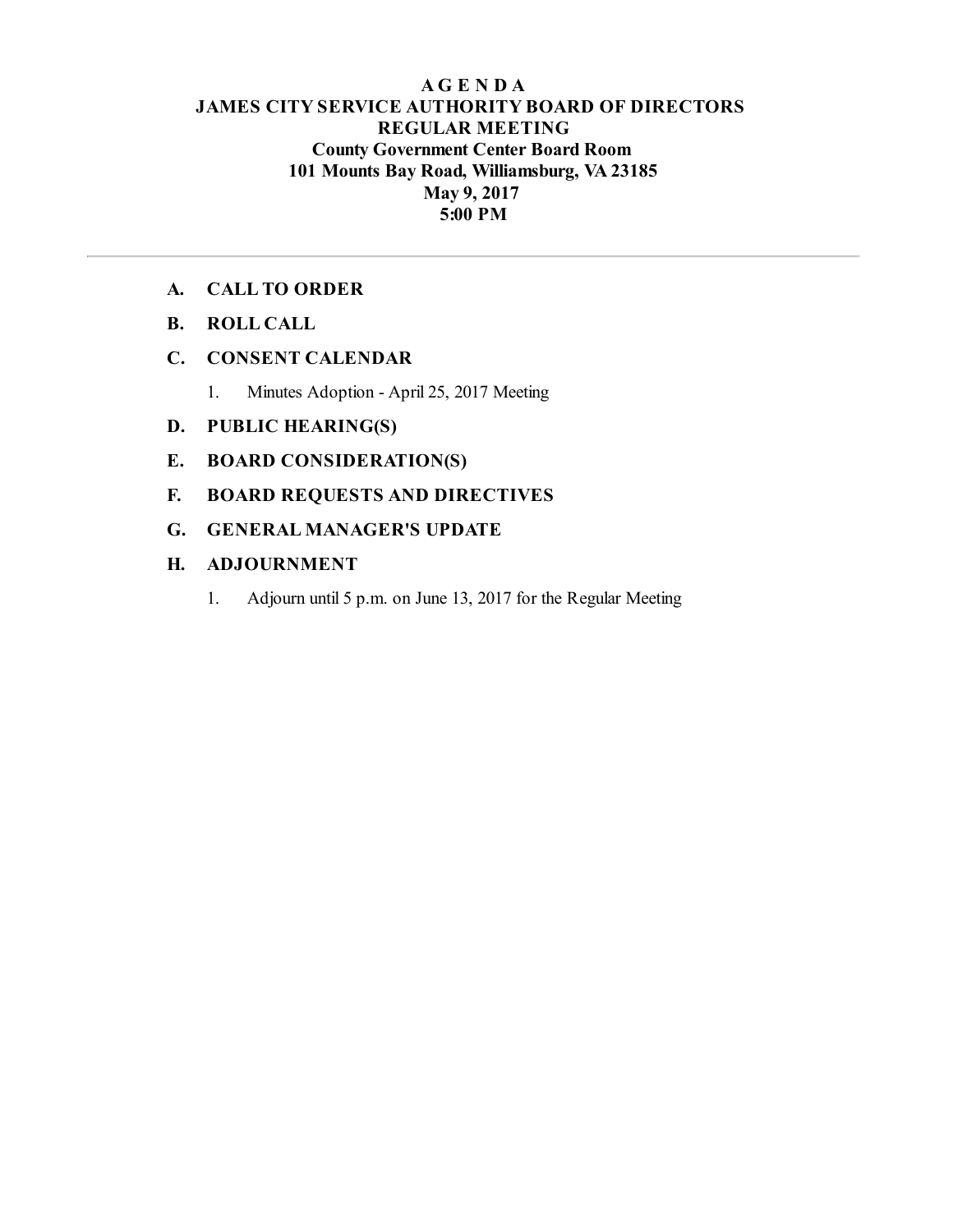# **AGENDA ITEM NO. C.1.**

# **ITEM SUMMARY**

| DATE:    | 5/9/2017                                      |
|----------|-----------------------------------------------|
| TO:      | The Board of Directors                        |
| FROM:    | Teresa J. Fellows, Administrative Coordinator |
| SUBJECT: | Minutes Adoption - April 25, 2017 Meeting     |

# **ATTACHMENTS:**

|                                              | Description       |                                  |                        | Type           |
|----------------------------------------------|-------------------|----------------------------------|------------------------|----------------|
| 042517 BOD Minutes<br>D                      |                   |                                  |                        | <b>Minutes</b> |
|                                              | <b>REVIEWERS:</b> |                                  |                        |                |
| $\mathbf{D}$ are a set as a set $\mathbf{E}$ |                   | $\mathbf{D}$ and an $\mathbf{D}$ | $\Lambda$ of $\Lambda$ |                |

# **REVIEWERS:**

| Department             | Reviewer        | Action   | Date   |
|------------------------|-----------------|----------|--------|
| <b>Board Secretary</b> | Fellows, Teresa | Approved | 5/2/20 |

sa Approved 5/2/2017 - 1:47 PM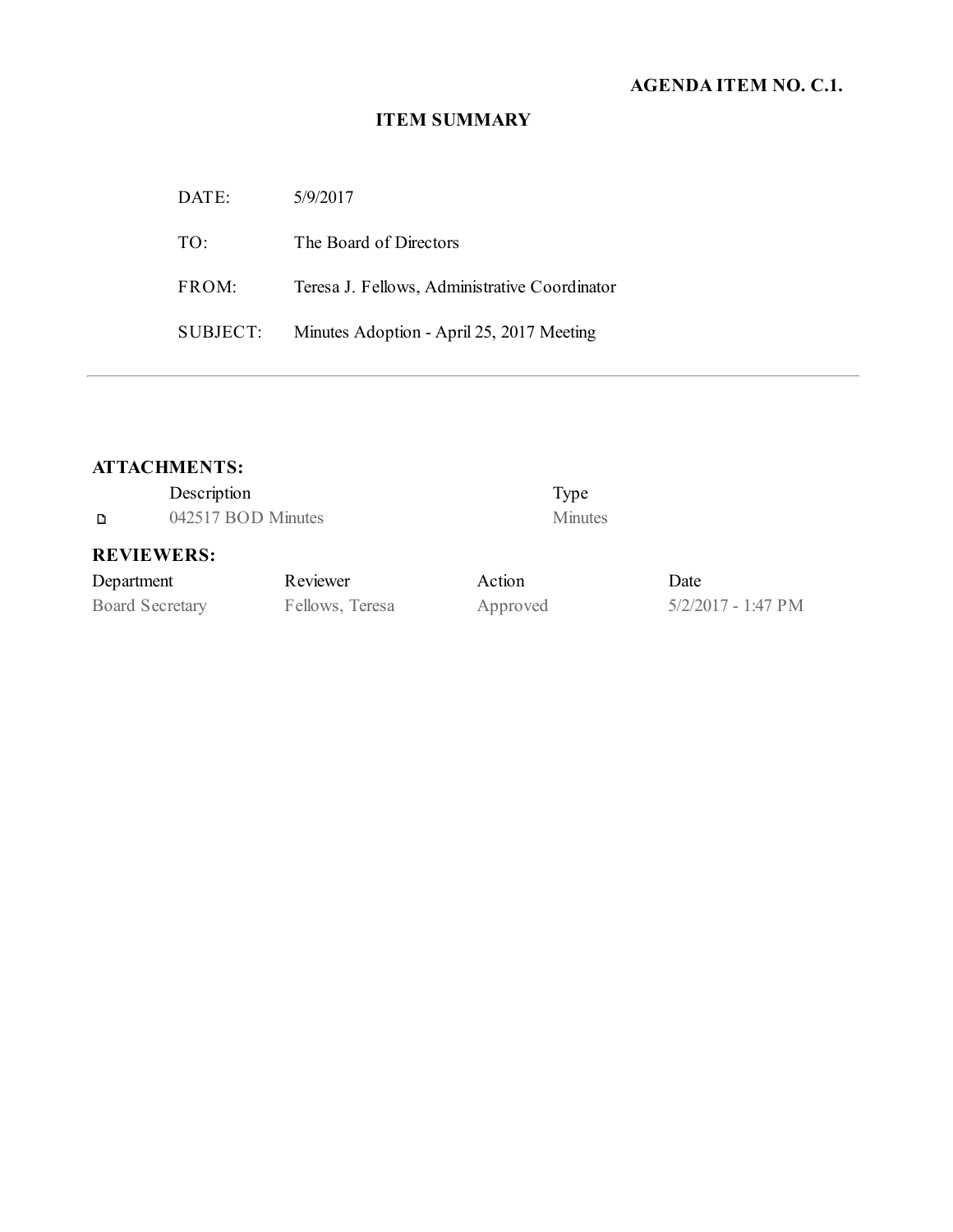## **M I N U T E S JAMES CITY SERVICE AUTHORITY BOARD OF DIRECTORS REGULAR MEETING County Government Center Board Room 101 Mounts Bay Road, Williamsburg, VA 23185 April 25, 2017 5:00 PM**

## **A. CALL TO ORDER**

John J. McGlennon, Roberts District P. Sue Sadler, Vice-Chairman, Stonehouse District Michael J. Hipple, Powhatan District Kevin D. Onizuk, Chairman, Jamestown District Ruth M. Larson, Chairman, Berkeley District

Adam R. Kinsman, County Attorney Jason Purse, Assistant County Administrator M. Douglas Powell, General Manager of the JCSA

#### **B. ROLL CALL**

#### **C. CONSENT CALENDAR**

A motion to Approve was made by Sue Sadler and the motion result was Passed.

AYES: 5 NAYS: 0 ABSTAIN: 0 ABSENT: 0 Ayes: Hipple, McGlennon, Onizuk, Sadler, Larson

1. Minutes Adoption - April 11, 2017 Regular Meeting

#### **D. PUBLIC HEARING(S)**

#### **E. BOARD CONSIDERATION(S)**

1. FY 2018 Budget Adoption

A motion to Approve was made by John McGlennon and the motion result was Passed.

AYES: 5 NAYS: 0 ABSTAIN: 0 ABSENT: 0 Ayes: Hipple, McGlennon, Onizuk, Sadler, Larson

Mr. Powell gave a brief overview of the items included in the Agenda Packet.

As the Board did not have any questions, Mr. Powell recommended adoption of the two resolutions included in the packet.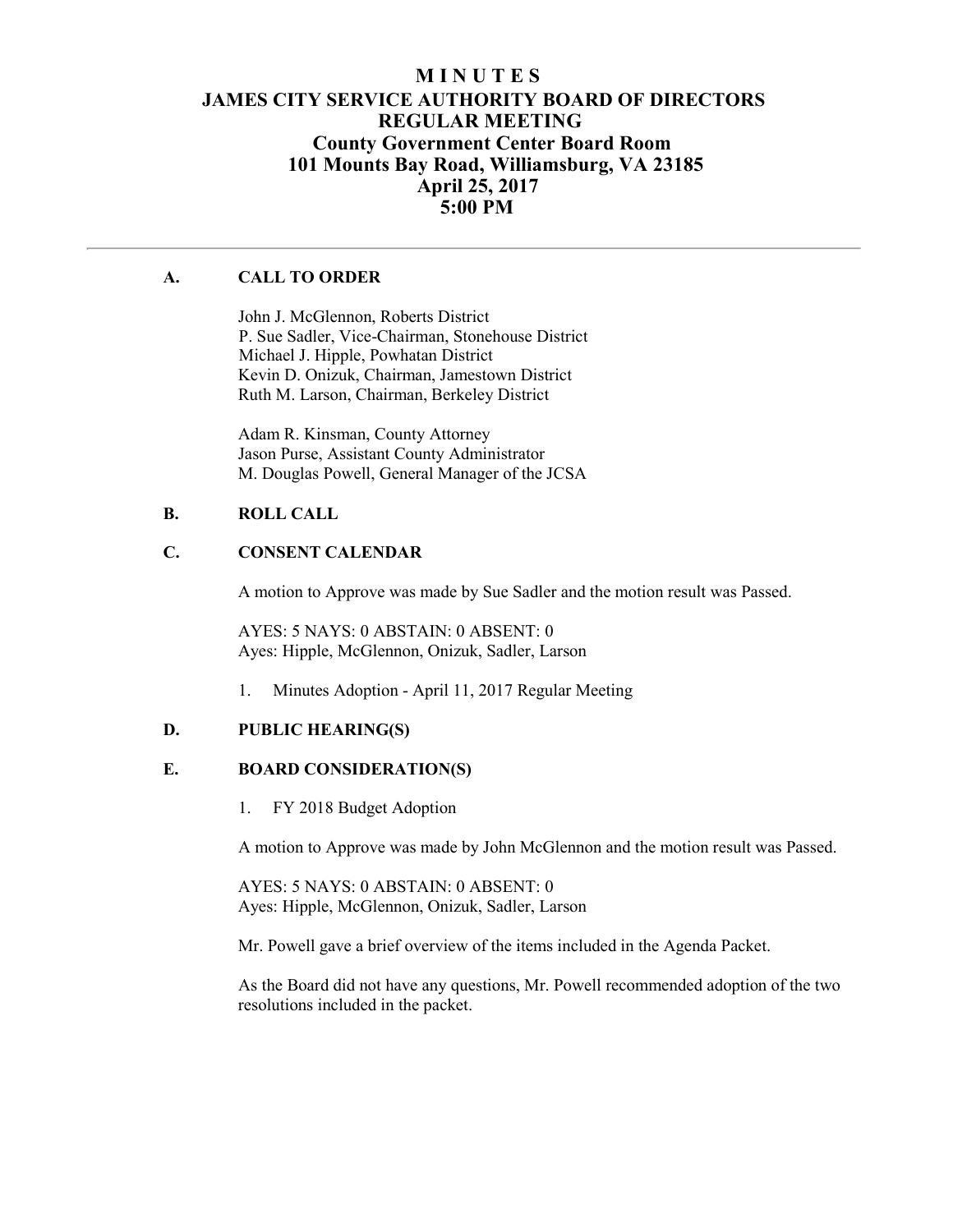2. Authorization to Enter Into Deferred Payment Agreement

A motion to Approve was made by Kevin Onizuk and the motion result was Passed.

AYES: 5 NAYS: 0 ABSTAIN: 0 ABSENT: 0 Ayes: Hipple, McGlennon, Onizuk, Sadler, Larson

Mr. Purse gave an overview of the memorandum and agreement included in the Agenda Packet.

As there were no questions for staff, Mr. Purse recommended approval of the resolution included in the packet.

#### **F. BOARD REQUESTS AND DIRECTIVES**

#### **G. GENERAL MANAGER'S UPDATE**

#### **H. ADJOURNMENT**

1. Adjourn until 5 p.m. on May 9, 2017, for the Regular Meeting

A motion to Adjourn was made by John McGlennon and the motion result was Passed.

AYES: 5 NAYS: 0 ABSTAIN: 0 ABSENT: 0 Ayes: Hipple, McGlennon, Onizuk, Sadler, Larson

At 5:56 p.m., Ms. Larson adjourned the Board.